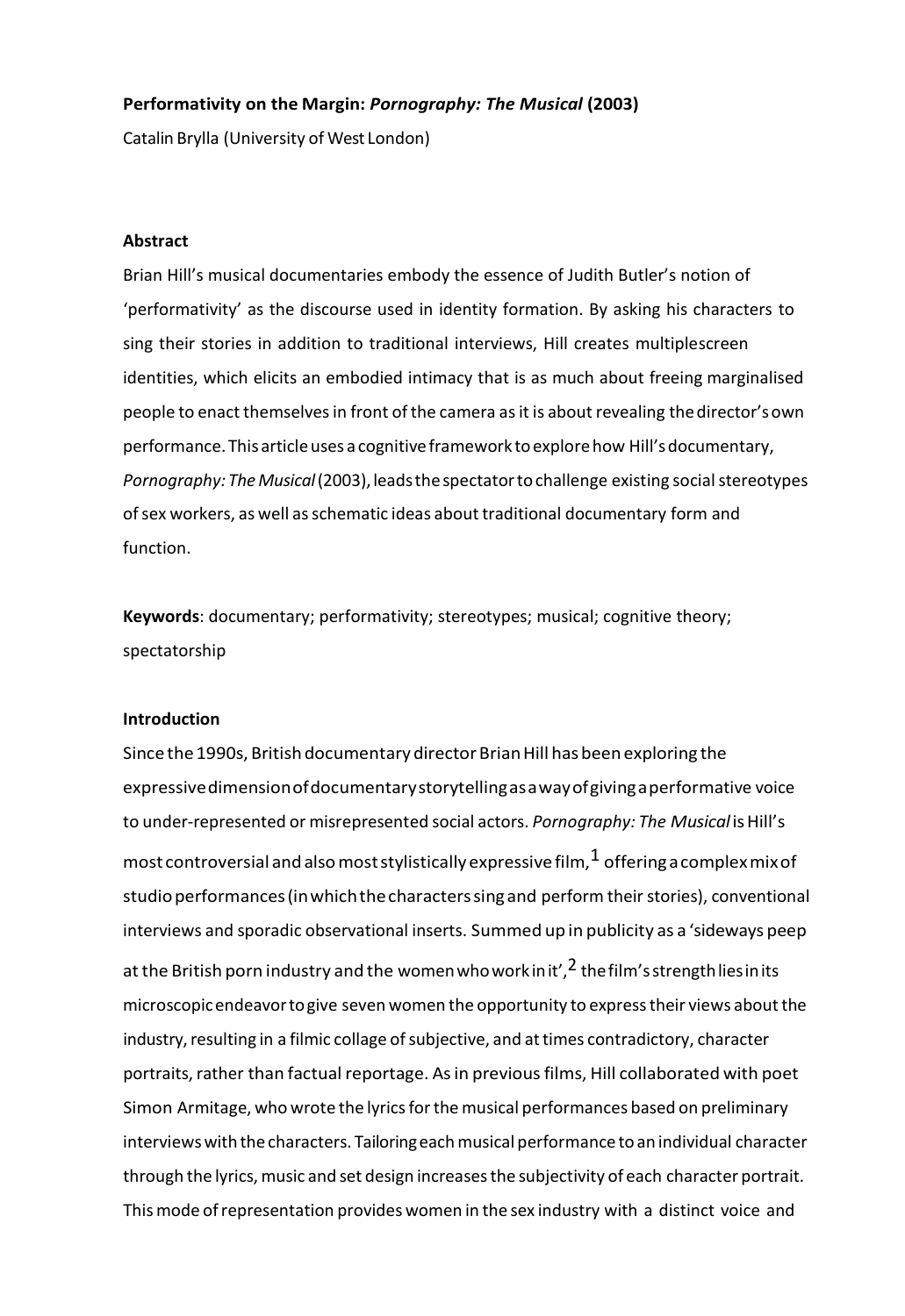challenges the hypocrisy surrounding pornography: a popular, widespread commodity emanating from a socially marginalized industry.

 Although the unique character of Hill's musical documentaries has been thoroughly discussed in relation to production practices, formal strategies and media responses.<sup>3</sup> I want to shift the focus to the spectatorial dimension, using a pre- dominantly cognitive approach to hypothesise how the film's idiosyncratic style and narrative potentially reconfigure existing social stereotypes about sex workers and schematic expectations about documentaries. Nevertheless, the broad theoretical framework for this endeavour is necessarily interdisciplinary, as it needs to amalgamate the psychological with sociocultural accounts of subjectivity and identity formation. To this end, this article avails itself of a range of methods and models: performativity, content analysis of other documentaries, textual analysis, cognitive schemas, social stereotype formation, authorial reflexivity and embodied metaphors. This bricolage approach aimsto preventthe generation of purist exegeses, thus following Charles Percy Snow's call for a mediating agent that transcends the parochial schism between sciences and the humanities in order to pragmatically grapple with global issues.<sup>4</sup>

Judith Butler's concept of 'performativity' is an effective paradigm to frame the study of the on-screen formation of subjective identities in documentary.<sup>5</sup>Butler holds that acts of communication do not merely transmit a message but also construct and perform the identity of the transmitter. The performed discoursethat forms one's identity is in general determined by contextual norms, relating to, for example, society, culture and particular situations. In this sense, performativity reverses the popular notion of a fixed, inbuilt, invisible identity as the source ofour external actions; rather, our speech, gestures and general behaviour *construct*and simultaneously *perform* that identity. As Butler succinctly puts, there 'is nosubject prior to its construction'.<sup>6</sup> Although Butler's performativefocusislargelyon gender, I adopt her concept to map embodied human identity in general, in which gender is merely one discursive aspect. Essentially, when applied to *Pornography: TheMusical*,performativityhelpsexplaintheviewer'sexperienceof thecharacters' variouson-screenbehaviourswhilesingingorbeinginterviewed,which determines the spectatorial understanding of the multiple, and at times incongruent, character identities embedded in the filmtext.

Generated through the hybridisation of documentary and musical, this constant flowof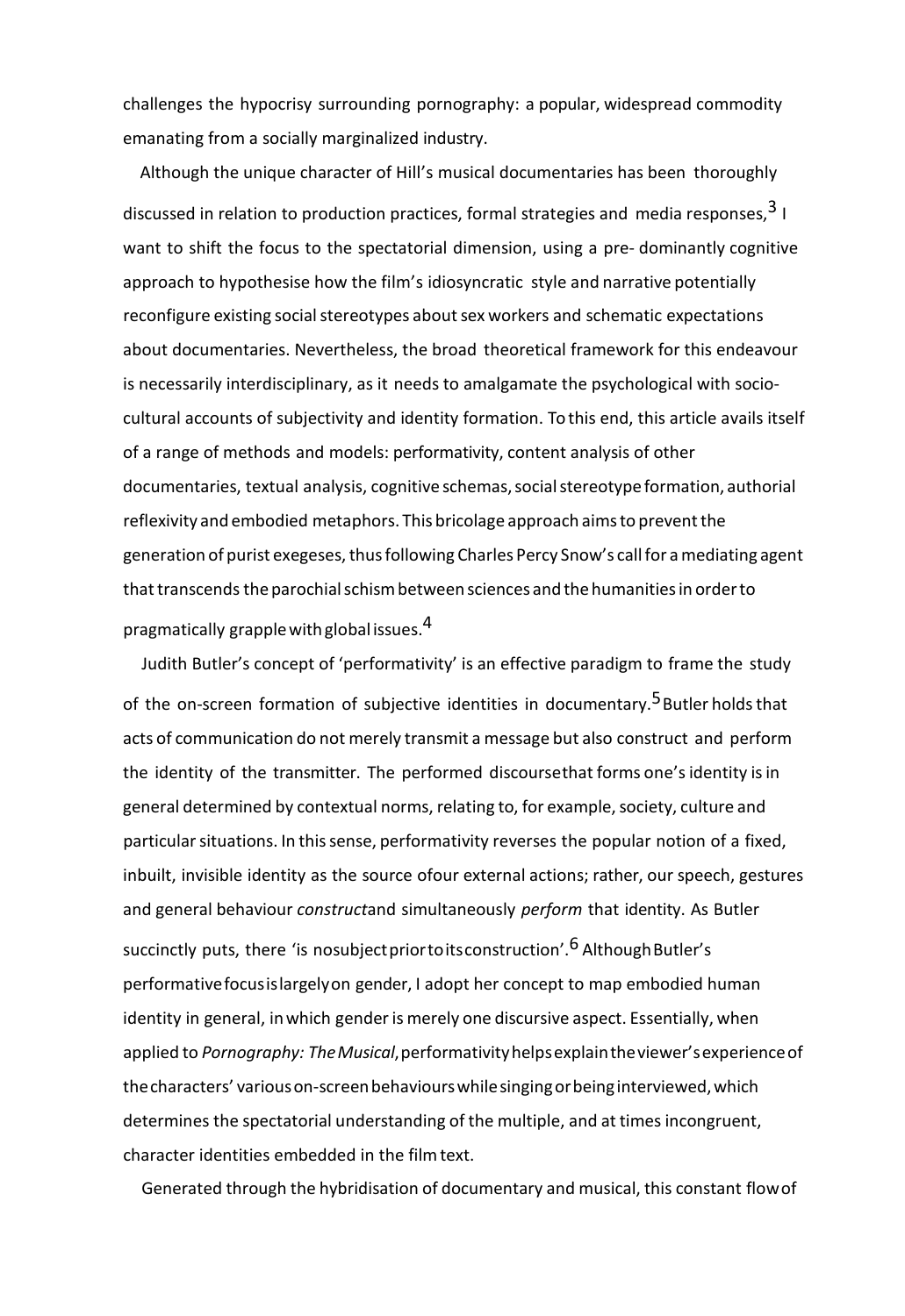multipleidentitiesattributedtothesamenarrativecharacterdefiesthenotion offixed schematic characters. As Derek Paget and Jane Roscoe indicate, this multi- layered identification defies traditional templates, which through other films about sex workers have fossilised into formulaic narrative and social stereotypes.<sup>7</sup> This applies equally to the film's overt performative construction, an authorial eccentric- ity that rejects traditional documentary form. Examples of documentary characters beingaskedtoperformpastor imaginaryeventsinthecontextofthefilmingprocess are relatively rare, and notable examplesinclude Jean Rouch's ethnofiction *Moi un Noir*(1958),RithyPanh's*S21:TheKhmer RougeDeathMachine*(2004)andJoshua Oppenheimer's *Act of Killing* (2013). Such documentaries reflexively reveal and thematise the concept of performativity, notthrough rhetorical or didacticmeans of factualexposition,butthroughtheelicitationofembodied experiences. Bill Nichols argues that, 'performative documentaries give added emphasis to the subjectivequalities of experience and memory that depart from factual recounting'.<sup>8</sup> Indexical knowledge is pushed into the background and the question of whether the filmprovides a truthful portrayal of the real-life characters is arguably overwritten bytheir complex and non-schematic personalities on screen.

Thefollowingdiscussionexplores,fromanaudience'sperspective,howthescreen characters' and the filmmaker's performativity challenge societal preconceptions; thus, *Pornography: The Musical* can be considered as a quasi-exhibitionistic social construct, and by implication, social commentary. The first part provides a briefcontent analysis of other documentaries about the porn industry, highlighting how narrative techniques embed certain ideas of sex workers in the spectator's socialawareness of this community. The mapping of these preconceived ideas allowsthe subsequent hypothesisation about how the multiple, performed identities in*Pornography:TheMusical*reconfigurespectatorial schemas. The subsequent section examines how the film's reflexive and highly stylised authorshipmediatesthecomplex and ambiguous merging of two seemingly incompatible genres, thus furtherchallenging documentary norms and related cognitive schemas. Hill's overt author- ship also creates thematic associations through the use of audio-visual metaphorsthat elicit embodied experiences in the viewer, in particular the metaphors of 'com- modification'and'marginality'.Insum,thisarticleaimstoprovideaframeworkfor examining the social context and implications of documentaries that experimentwith performative enactments of marginalised communities.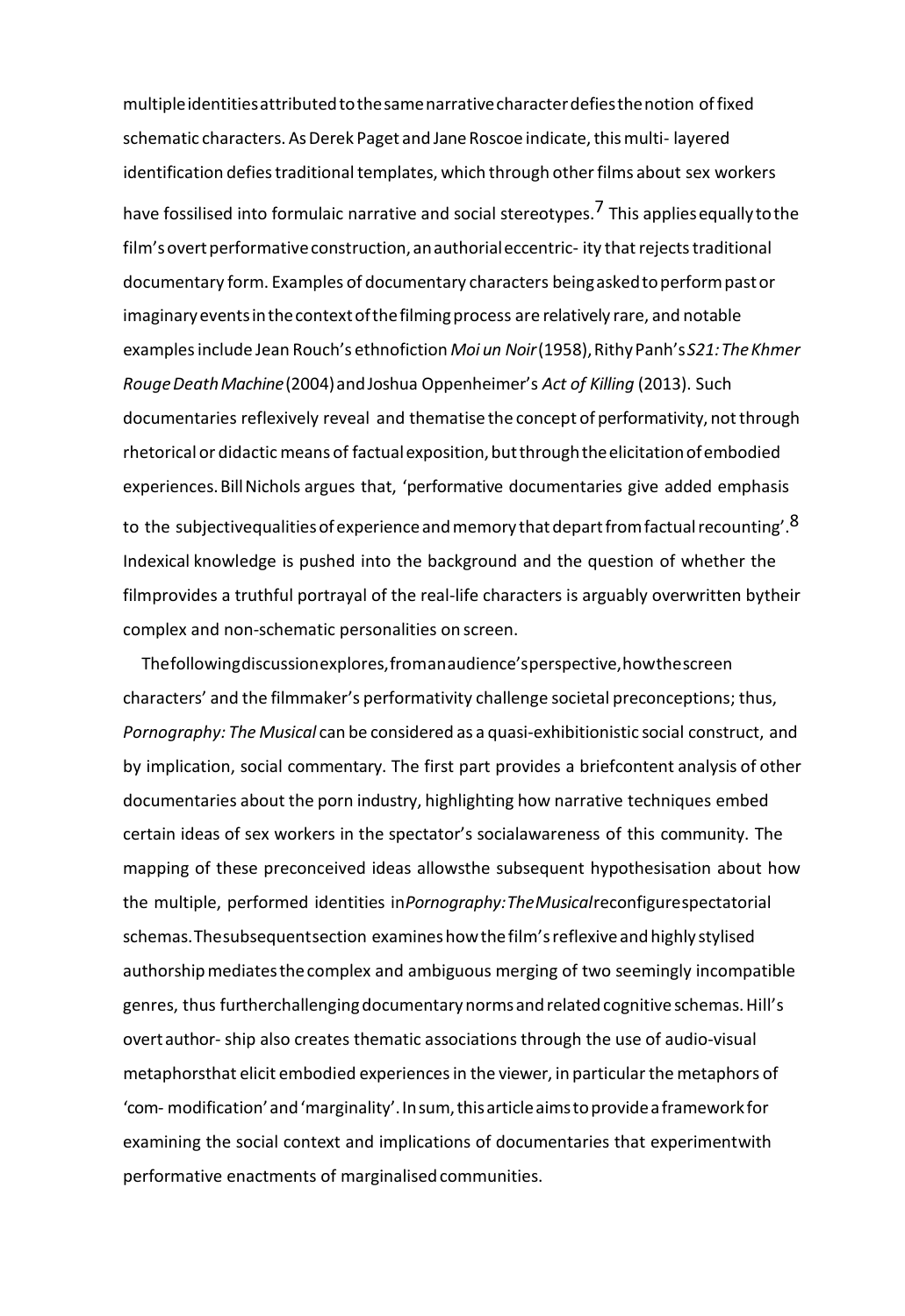#### **Representation of Characters**

Thecontentanalysisofaparticularbodyoffilmsrepresenting thesamesocial group can identify spectators' schematic understandings – that is held stereotypes – ofthat group, which are especially formed through the repeated portrayal of similarnarrative scenarios. Popular documentaries about the porn industry distributed inthe United States and the United Kingdom include *Sex: The Annabel Chong Story* (1999, Gough Lewis); *Thinking XXX* (2004, Timothy Greenfield-Sanders); *Inside Deep Throat* (2005, Fenton Bailey, Randy Barbato); *The Dark Side of Porn* (2005, documentary series, Channel4); *9 To5:DaysInPorn* (2008,JensHoffmann);*After Porn Ends*(2012, Bryce Wagoner); and *HotGirls Wanted* (2015, Jill Bauer, Ronna Gradus).

The most prominent common denominator in these films is their journalistic approachtothetopic,manifestedinaninvestigativestylethatproducesaconstant flowof factual exposition about the industry and the characters' lives. The aim is to 'penetrate' the pornindustryinordertoilluminateitsstructuresandmechanisms, andtheirimpactonthe peoplewhoworkinit.Almostallthefilmsfeatureacollage ofcharacterportraits, presentedasarepresentativesampleofsexworkers,whose livesarestrongly narrativised.Narrativeformulasseektorevealthemotivations behind the characters' employment in the porn industry and to mediate the emotions this raises through a pursuit of clear goals, such as finding a way out of theindustry, battling alcohol addiction, reconciling porn with family values orsimply climbing the industry's career ladder. Two distinct features of this narrativization process are, first, the exposition of (usually negative and traumatic) experiencesin childhood or adolescence which apparently helped propel the characters intothe industry, and second, 'where-are-they-now' epilogue title slates that tell theaudience about the lives ofthe characters atthe time of the film's completion, with a particular emphasis on whether they have left or still remain in the industry. This examination of characters' lives through three-act narratives (pastpresent-future) issymptomatic of what Michael Renov calls documentary's'acquisitive, totalizing quest for knowledge', turning 'subjects' into 'objects of knowledge'.<sup>9</sup>

As Sarah Cooper argues, documentaries generally privilege universal arguments or generalisations over individual difference or particularity due to a 'tendency to situate the particular in terms of broader social and political issues'.<sup>10</sup> Rather than providing a more intricate understanding, this tendency actually limits audiences' knowledge because the inevitable formation of character stereotypes elides nuance. One example is the use of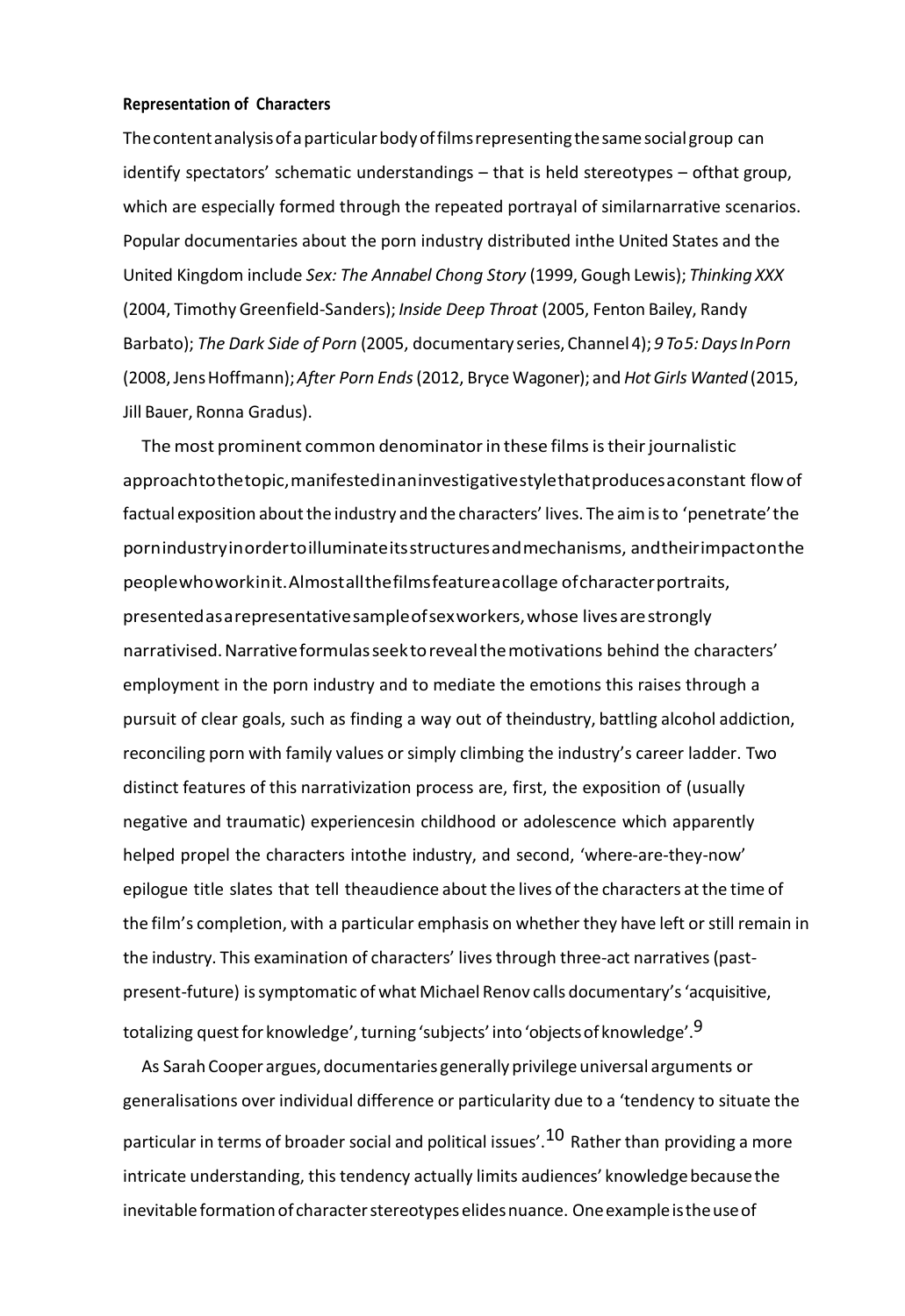valence, which is reinforced by filmmakers who attempt to draw out their characters' opinion ofthe industry. Forinstance, in *After Porn Ends*, the interviews often push the charactersinto respondingwith either positiveor negativeevaluations:'Idon'thavemanyregrets*...*somuch positivestuffcameoutofit' (Randy West) or'Iregret doing porn and I neverthought I would be who I became'(Houston).Whilenegativeevaluations–stressingtheprevalenceof dehumanisation, exploitation and drug abuse – appear to dominate, there are occasional hyperbolically celebratory voices that emphasise the glamour and wealth of the industry, most notably in *Thinking XXX*. This binary opposition between demonisation and idealisation is reflected in the starkly negative or positive emotions expressed by the characters on screen and reinforced by audio-visual techniques (dark/light lighting and sinister/upbeat music). The impression of a universal, totalised knowledge isachieved through the display of strong human emotions that resonate with a wide audience and clear-cut social commentaries about the industry. *Sex: The Annabel Chong Story* isthe most iconic example of thisstrategy of narrativisation through universalcharactertraits,emotionsand behaviours.Chongisalternatelyrepresented as either the idealised porn star or the exploited, guilt-ridden woman who suffersfrom depression, self-harm and substance abuse.

There is no inherent problem with filmcharacters expressing clear-cut emotions or opinions,but,takenasawhole,alltheabovefilmsappeartousevirtuallythesame narrative strategiesin pursuit of a wide audience and commercialsuccess. After all, emotions and clear insights into a socially stigmatised industry are generally well receivedbyfestival viewersandbroadcasters. Thesecommerciallytried-and-tested narrative formulas, however, create a fairly coherent body of representations ofsex workers, demonstrating Homi Bhabha's concept of 'fixity' in the construction of 'otherness' through constant repetition and rigidity.<sup>11</sup> Instead of highlightingindividual nuances and ambiguities, characters are treated as a synecdoche for the sex industry in general, a reductive shortcut that inevitably leads to stereo-typesthatemphasisecollectivedifferences between'them'and'us'.Fromacultural studies perspective, Richard Dyer explainsthat stereotypes are the 'fixed, clear-cut and unalterable' schemas attached to those who are excluded by the normativerules of society.<sup>12</sup> These schemas are simplistic mental representations ofan*other* marginalised social or cultural group, and they often operate through valenced (negative/positive) stereotypes and, in relation to the porn industry, a plethora ofother binaries, such as wealth/poverty, good health/addiction, success/oblivion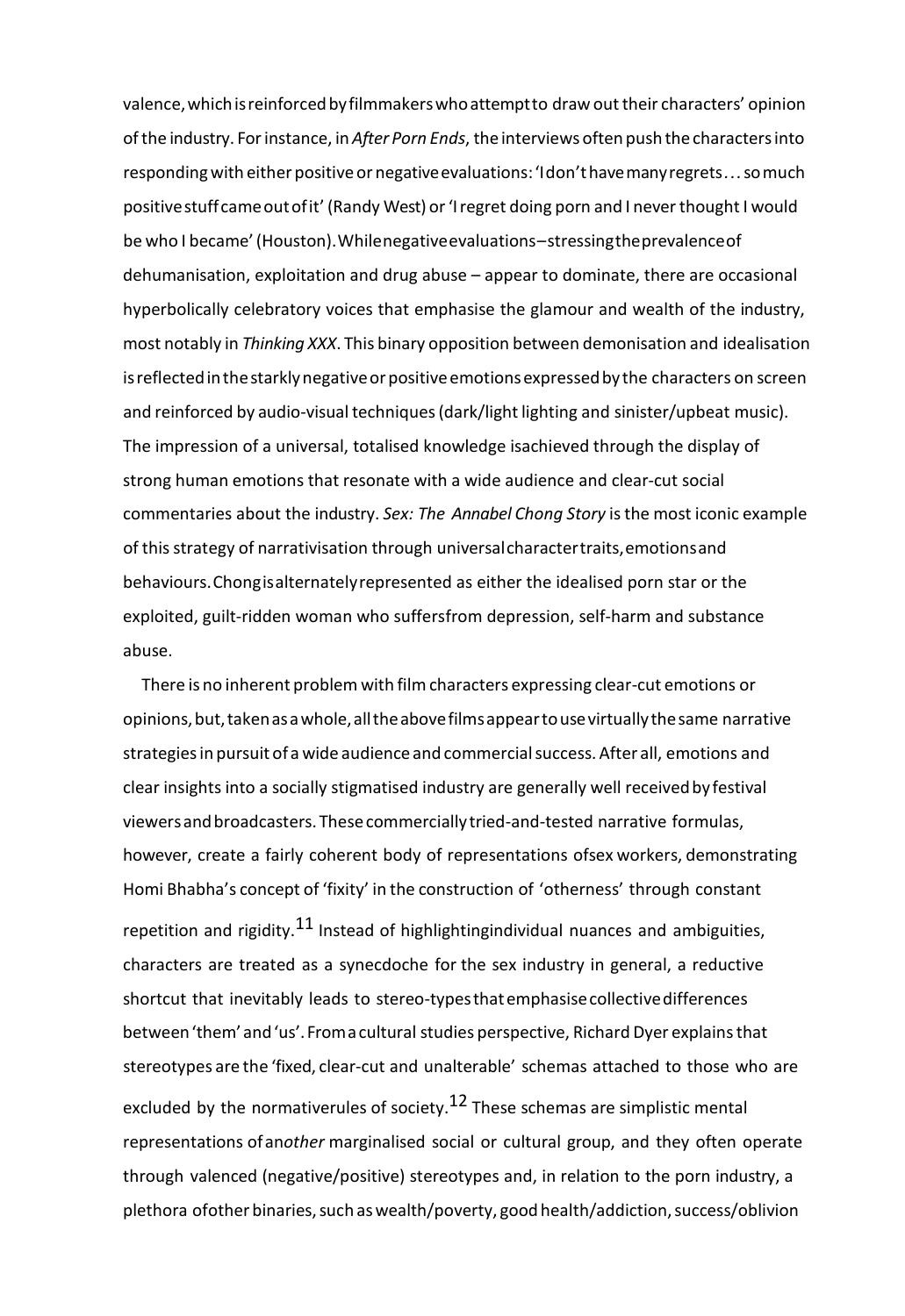and social acceptance/rejection.<sup>13</sup>

*Pornography: The Musical*, on the other hand, deliberately omitsthe universalisation of mediated knowledge about the porn industry and its social actors. Onefeature of the film is the lack of clearly narrativised character trajectories. Ratherthan being plot-driven, characterisation derivesfromfragmented performative acts (both in themusical and interview scenes) as particular moments in space and time; Hill's project eschews scenes that aremerely functional in terms oflarger developments inherent to archetypical character journeys. The film is thus an assemblage ofvignettes,resultinginwhatNichols calls a 'mosaic narrative', in which the 'whole is not organized as a narrative but more poetically, as a mosaic; only the parts have a diegetic unity'.<sup>14</sup> This unity of particular moments is reinforced by the singingscenes,whicharepresentedlikerandomlyappearing musicvideos,eachwithaclear micro-narrative. Greg Smith observesthat episodic narrative structures in non-plot drivendocumentaries focus on self-enclosed fragments, singular momentsthathave the potential to highlight the performativity of certain actions without setting upany character development or cause-and-effect chain.<sup>15</sup> In this way, a conventional narrative arc isforeclosed.

Furthermore, the episodes(as well as the characters' entire storylines) start and finish in medias res. Epilogue slates or questions about the characters' futures(stayinginor getting out of the industry) are absent, as is the deliberate investigation into their past to uncover how they came to be in the porn industry, a further point of contrast to the aforementioned orthodox porn industry plots. Some charactersdo not even touch on the past, while others casually mention or hint at their reasons for being in the industry. Rachel, for example, says succinctly that she has always nurtured the fantasy, and now she isliving it. Faye even picks up on the stereotype of trauma, expressing the belief that most people would assume that traumaticchildhood events pushed her into porn, but in fact she was very shy as a child and didnotstartexperimentingwithsexuntilmuchlater;shenowregards it as a fulfilled pleasure. Kelly is the only one who extensively ponders over her past, but again with a good portion of self-irony, saying that her story is so clichéd that it is hardly worth telling. Her story is indeed experienced in a clichéd manner by the spectator in the film's very first musical act, in which Kelly sings about the stages of her progress in the industry, as her body becomes objectified and she realisesthe industry'slack of love and compassion, summarised by the refrain, 'Where is the heart?'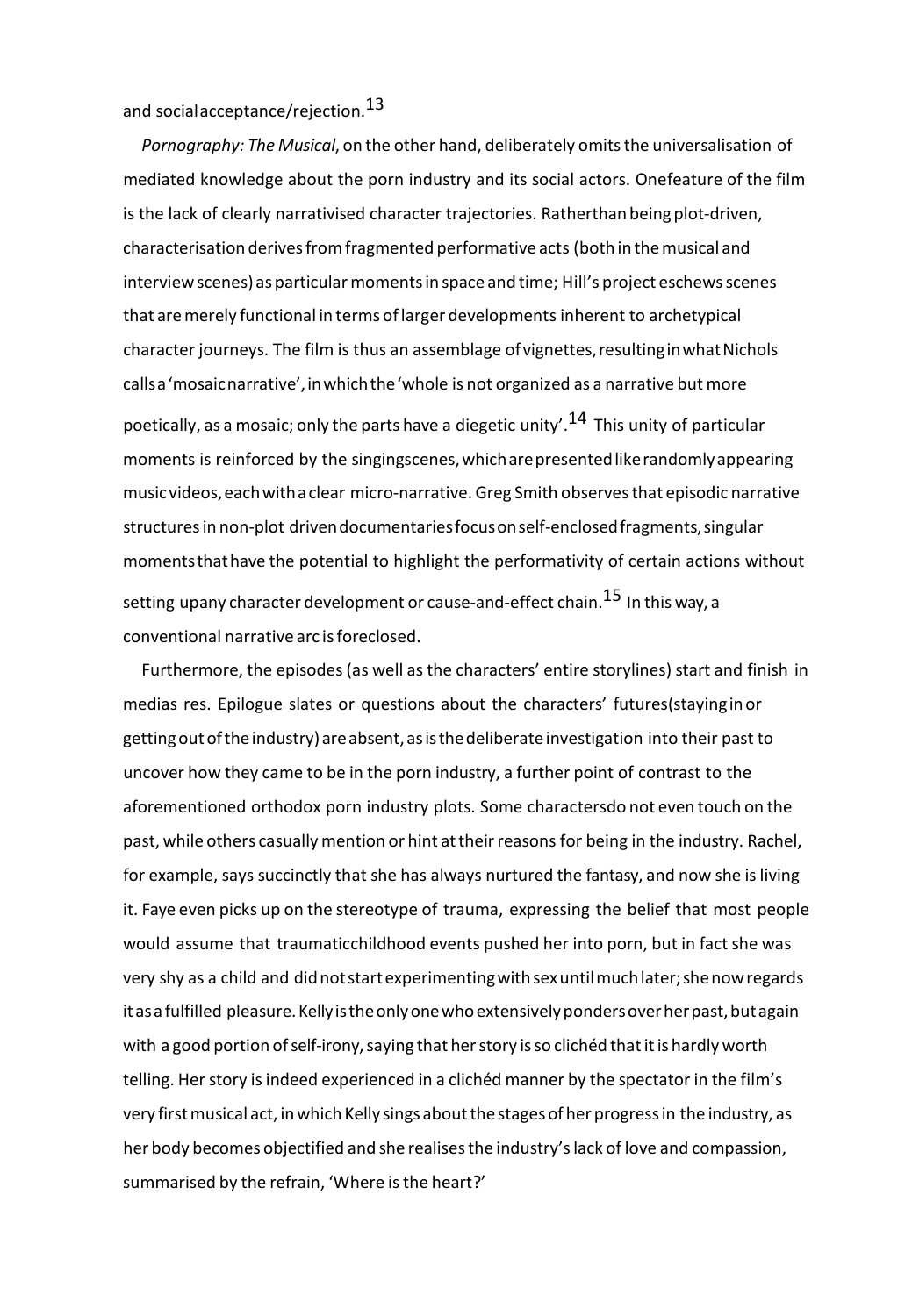Several characters do, of course, express views that recall the stereotypes mentioned earlier, such as Kelly's overall disillusion with, and Michelle's overall glorification of, the industry. Interestingly, however, through the film's performativity, the epistemic nature of their testimonies means they depart from any'factualrecounting', asin Nichols'snotionofperformativity.Oncethemusicaldocumentary genre isintroduced to the audience, the factual veracity of the characters' oral testimonies is no longer a major element of spectatorial appraisal. More so, the characters are experienced as performing not just *in front of* but *for* the camera,the filmmaker and ultimately the audience. The overly clichéd musical rendition of Kelly's story of her past is a case in point. Her performance is genuine as a temporary performance, but it only reveals one particular identity of a character that isneither fixed nor veridical since it competes with other constructed identities. This exemplifies *Pornography: The Musical*'s strategy of bypassing stereotypical portrayals. Each character performs at least two identities: one is constructed through the conventional documentary techniques of interviews and occasional fly-on-thewall inserts, the other through the techniques of music-video production.

The relationship between these two aesthetic modes is precarious and ambiguous. In terms of audience address, Richard Dyer argues that in film musicals the verisimilitudinous nature of the narrative contradicts the imaginary nature of themusical interludes.16 In *Pornography: The Musical*this contradiction is even more pronounced, given theperceived factuality ofthe interviewnarratives. Themusical interludes follow no apparent convention, but seem tailored to each unique character. They alternate between fantasies, flashbacks, flashforwards and everyday activities, and they appear at times contradictory, at times confirmatory, and attimes ambiguousin relation to the narrative. For example, in her interview, Karina states that she sees her porn web mistress occupation as a normal wage-generating job. However, in her musical performance, in which she enacts her web activities, the lyrics are underscored by dark, sinister music. Similarly, Rebekah testifies inher interview that she was meant to do what she does, she loves it and does notfeel exploited; her music video, however, portrays her as purely a commodity formale pleasure. Some characters even perform multiple identities in each mode. For instance, Kelly is interviewed and filmed in different locations, including public, domestic and professional locations, and she has several musical scenes in whichshe performs different types of characters (Figure 1). In the first, we even see heralongside her younger alter ego, played by a younger actress.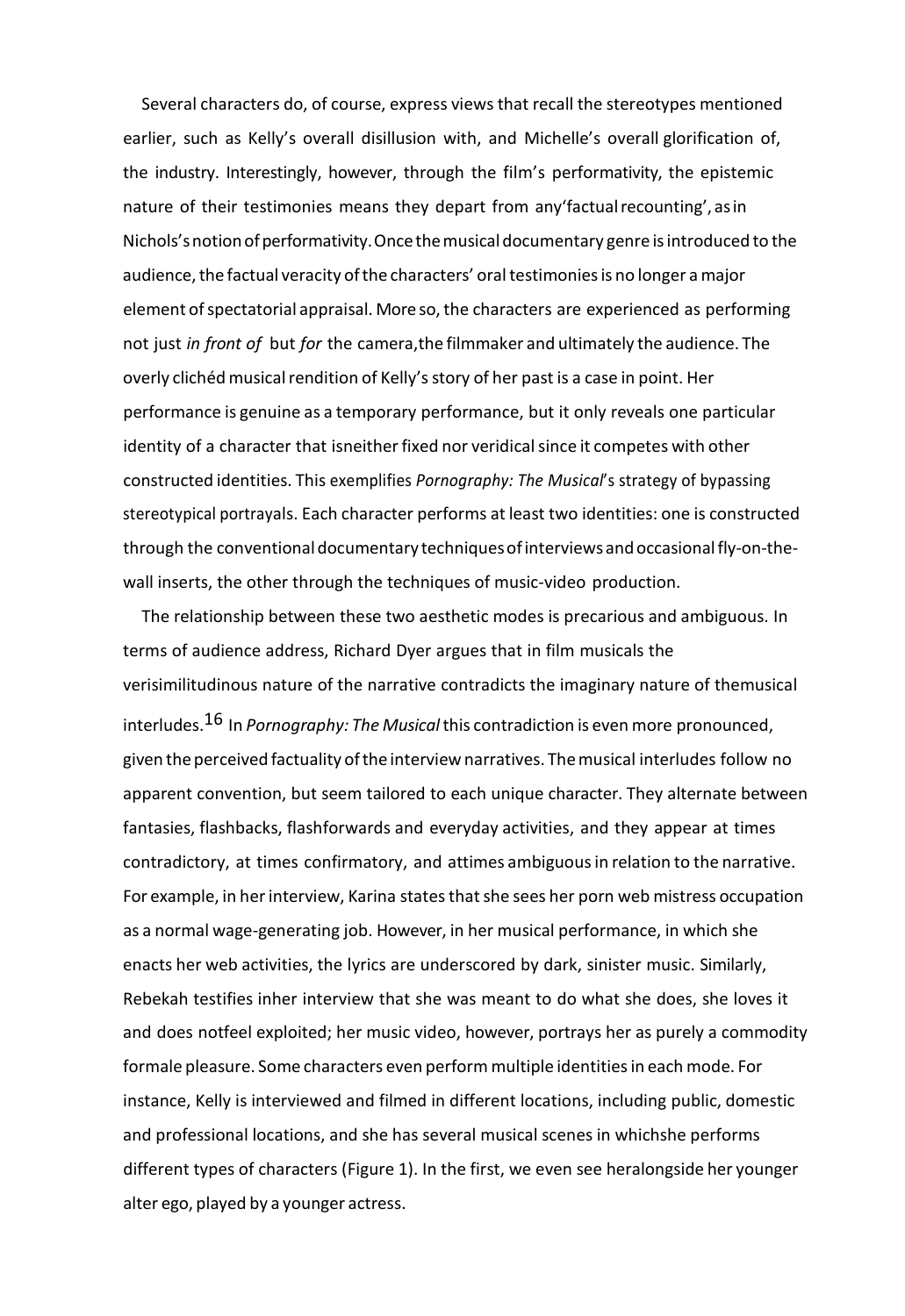This juxtaposition of multiple identities is manifest not only through *mise- en-scène*  and body language, but also through the *idiolect*. Accounting forthe particularity of a human being's distinctive and unique use of language, including tone, accent, pitch, word choice and phraseology, the idiolect is an essential element in the mediation of character subjectivity in Hill's films.<sup>17</sup> The characters' non-professionaland oftenout-of-tunesingingvoicesrevealtheperformativeprocessby subvertingtheartificeof music videos;theyalsorenderthecharactersmoreindividual and memorable. Their untuneful or mistimed singing suggests their completelack of vocal abilities, each in their own particular way (the exception is Michelle, whose conventionally pleasing singing voice is in fact the least memorable). Hill himself has admitted in a Q&A that some characters in *Pornography: The Musical*sing like 'strangledcats', declaring that hedoesnot choose characters based on their singing skills but on their stories.<sup>18</sup>



**Figure 1** Kelly's multiple identities.

The ambivalence arising from the constant oscillation between documentary and music video,andbetweenthecharacter'smultipleidentities,createsacomplexcharacter particularityofnuances,contradictionsandlayers,preventingtheformationof schematic characterrolesthat adhere to the binaries ofthe 'glitz-and-glamour-star' orthe'exploitedand-objectified-female'.Togetherwiththelackofconventionalplot structures and narrative exposition, this ambiguity surrounding the characters and their lives results in the audience perceiving the unique and distinct subject, instead of the schematic 'other'. The spectator is preoccupied with momentary embodiedexperience rather than trying to piece together characters' motivations, or beingdistracted with processing factual information about their lives and the industry.Hence, these subjective, momentary and ambiguous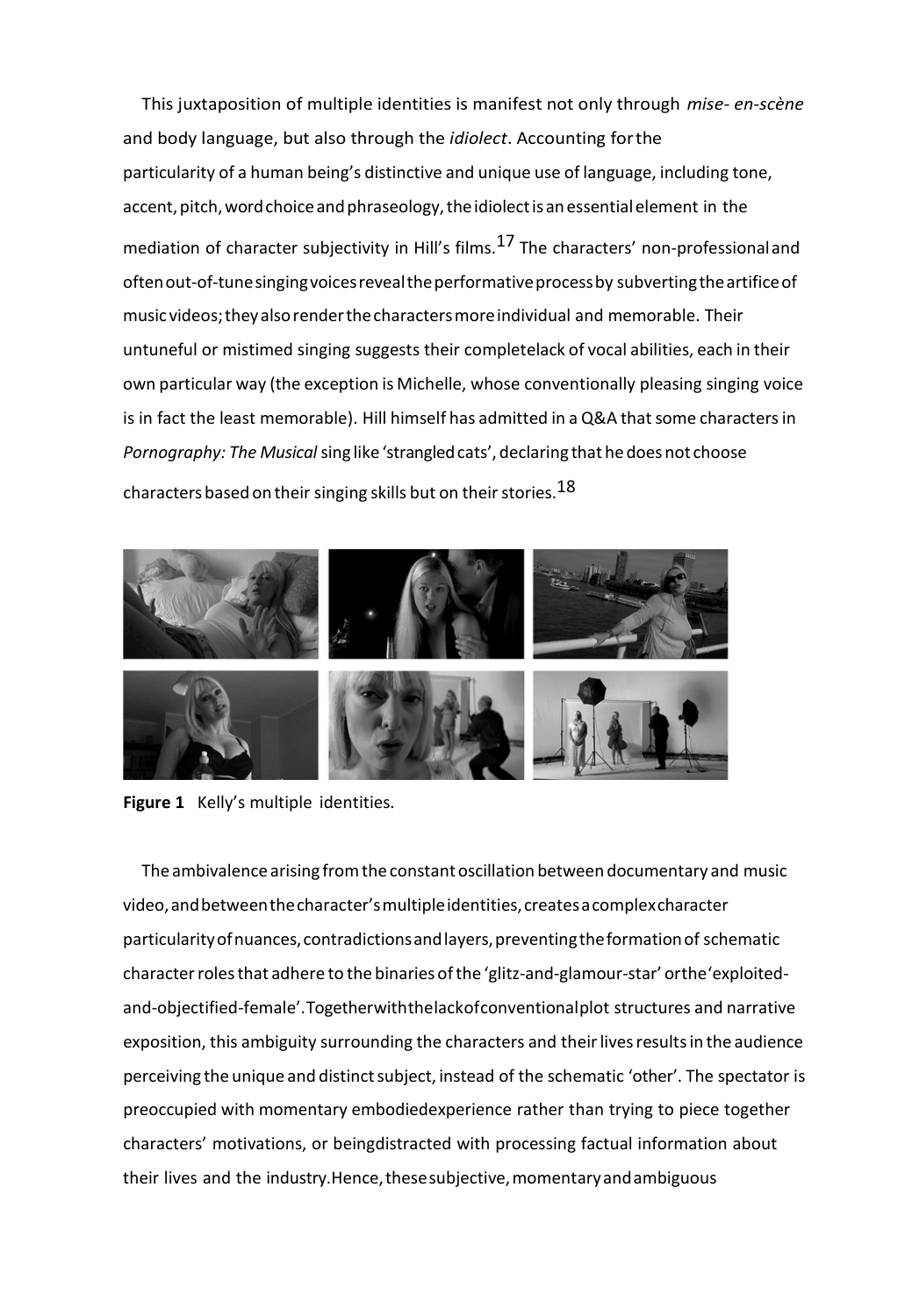performances (whether sung or spoken) preclude the formation of universal representations ortotalising arguments about sex workers or the porn industry. Although the characters *belong* to thatsocially marginalised industry, they are not *metonyms* for it. Rather, they exist asparticular and complex human beings in their own right.

### **Reflexive Authorship**

Marginality in *Pornography: The Musical* does not only relate to common social conceptions about the porn industry, but also to the experimental character of its documentary formand its unusual impact on spectatorship. Hill'ssignature style isthe hybridityofdocumentary andmusical(ormusic video) – two seemingly incompatiblegenres thatfulfilalmostoppositeontologicalandepistemologicalfunctions, the former traditionally representing authenticity and the dissemination of factual information, and the latter representing pretence and embodied entertainment.However, Hill is careful not to completely blend the two; instead, he constantlyswitches between them. In terms ofthe narrative, this oscillation between opposite modes of authorial expression and spectatorial address reflects the aforementioned diegetic unity and particularity of each segment, and counteracts any tendency towards the coherence of a formulaic plot trajectory. This switching also reconfigurestheschematic cognitionnecessaryforthespectatorto coherently categorise the documentary based on past viewing experience.<sup>19</sup> After all, the *modus operandi* of non-diegetic sung interludes sprinkled into film narratives is usually only found in musicals, not non-fiction films. Challenging past viewing schemas may even be conducive to reconfiguring stereotypes aboutsex workers – a hypothesissupported bythe episodic structure itself. Narrative comprehension relies on the activation of two types of pastknowledge:'generic'and'episodic'.20 Genericknowledgeis based on schematic scripts and stereotypes, both of which are informed by the pastconsumptionof formulaic,plot-drivennarratives,whileepisodicknowledge is based on individual episodes experienced in the past at a particular time and place. Hence, a narrative made up of unique, momentary experiences without a generic plot structure, activates episodic knowledge and impedesthe activation of genericknowledge.Italsoaddsepisodic knowledge,devoidofstereotypes,tothe spectator's knowledge structure andmay inform how they view documentary films on the subject in the future.

Hill's performative act of constantswitching is highly reflexive and is perceived assuchby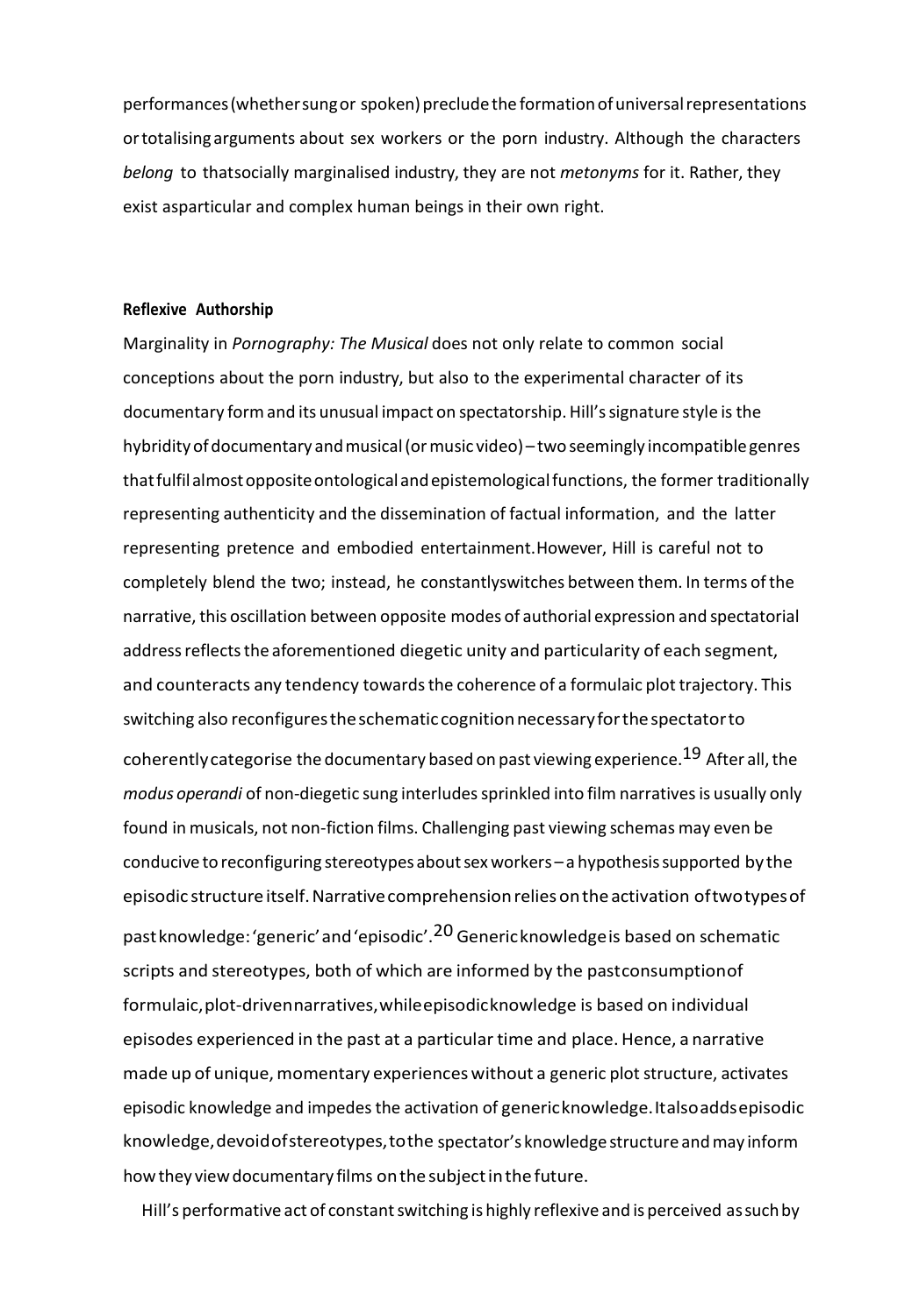theviewer.AccordingtoJayRuby,truereflexivityconstitutesnotonlythe open display ofthe filmmaking process but the deliberate exposition of 'underlying epistemological assumptions that caused [the filmmaker] to formulate a set ofquestions in a particular way' for the audience.21 In *Pornography: The Musical*, this occurs in the collage of two seemingly incompatible genres, which playfully exhibits Hill's performativity and invites conjecture about his purpose in usingthis format. In this regard, the film's beginning is interesting. Film beginningsgenerally involve the spectatorial activity of parsing by comparing filmic cues with existingcognitiveschemas,basedonpastviewingsofsimilar films.<sup>22</sup> This provides a frame of reference against which to measure developments in the filmasawhole.23 As *Pornography: The Musical* starts with the main title and a brief interview with Kelly, the audience is invited to expect a conventional documentary on the topicof pornography.<sup>24</sup> This priming also raises expectations of the appearance of thesort of schemas found in the aforementioned films. However, Kelly's interviewis quickly followed by her first musical performance, which immediately defies expectations of conventional documentary forms. Thissudden switch isindicative of all of Hill's musical documentaries and reveals a deliberate choice that firmly placesthe filmmaker's performance as a mediating catalyst between spectator and characters; itis a bifurcated exchange between the spectator and the author, and the spectator and the characters. This switch also results in a sudden deconstructionand reflexive awareness ofthe expectations of conventional TV documentaries. As Armitage, who wrote the lyrics, putsit, anything that 'iolts the audience and wakes them up' is worth trying.  $25$ 

These moments that 'jolt the audience' through the mixing of two apparently opposing epistemic modes of address – documentary factuality and music-video artifice – confound the viewer's expectations of conventionaldocumentary aesthetics and of a film in the tradition of other documentaries or cultural products relatedtopornography.Whatis usuallyportrayedasthegrimandexploitativereality of the sex industry (as in *The Dark Side of Porn*) is relayed here through a highly stylised and titillating *mise-en-scène* that is neither judgemental nor valenced, but simplyvisuallyandaurallyintriguing.Severalother documentaries,suchas*Sex:The Annabel Chong Story* and *Thinking XXX*, also feature stylised settings but only as part of the pro-filmic world in which places (for example, strip bars) and situations (e.g. photo and film shoots) are simply observed. In stark contrast, *Pornography:* The Musical's stylised settings have been overtly constructed for the sole purpose of the film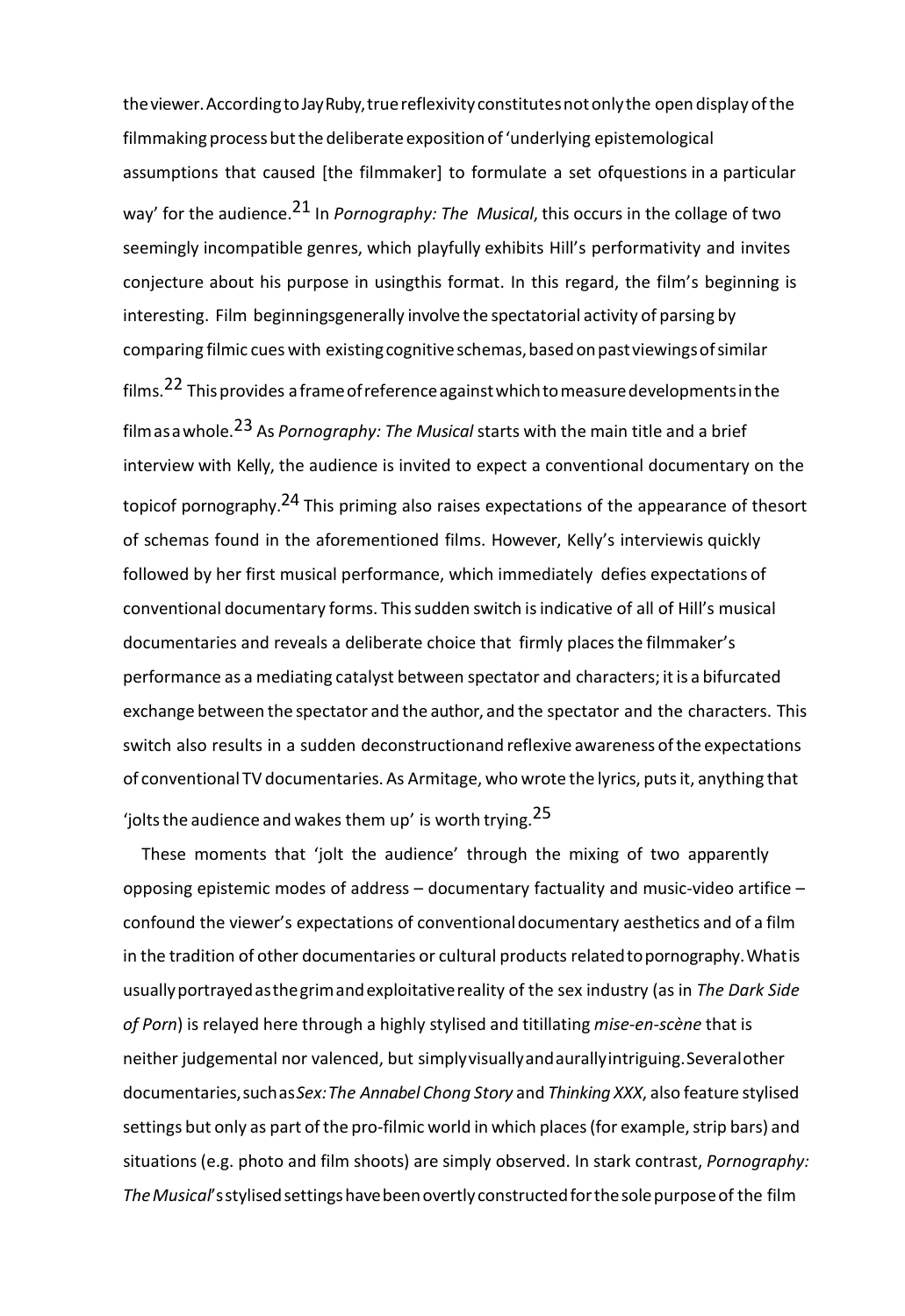and the spectator's consumption. Artifice and performance are no longer simply an illustration or backdrop, but are foregrounded andthematised.

The correlation between the spectator's unmet expectations in terms of documentary style/genre and the representation of porn politicises Hill's authorial reflexivity beyond questions of aesthetics. Nichols explains that 'politicalreflexivity' comprises unexpected modes of representation that provoke an awareness of therepresentation of social organisation and the assumptions that support it, framing localised audience experience with a wider socio-cultural experience and incorporating the spectator as a reflective social actor.<sup>26</sup> This socio-cultural awareness may well prompt the audience to question and reconfigure ossified stereotypes aboutpornography,aswatching *Pornography:TheMusical*inevitablychallengesBhabha's fixityofstereotypes.

This wide-ranging exchange between filmmaker and spectator is best summed up by Paget and Roscoe, who observe that:

> Hill's work unsettles expectations and invites usto view the relationship between the documentary image and the 'real world' afresh. These works ask usto think about how we evaluate documentary truth and the place of testimony within it. Theirinnovatory poweris poised especially awkwardly between creativity and commodity.<sup>27</sup>

*Pornography:TheMusical*isverymucharenditionof,andareflection,onpornography as a commodity and its consumption. It does notsimply *discuss*the aspect of commodification; it *embodies*itforthe spectator.Commodification as an embodied metaphor is perhaps the most ubiquitous element of the viewer's experience ofthis film. Drawing on George Lakoff's and Mark Johnson's concept of cognitive metaphors, Kathrin Fahlenbrach argues that metaphors created through audio-visual aestheticsrely on bodily based image schemata that are first of all perceived physically – thisholds especially true for *Pornography: TheMusical*'smetaphor of commodifying the *human body*. 28 Through their direct address, the singing performances position the viewerinto the role of a consumer, reminiscent of webcam and gonzo pornography. This is confirmed by reviewers, who have criticised the film for being as pornographic as the topic it attempts to examine.<sup>29</sup>

Although these reviewers have obviously not grasped the film's satirical dimension,their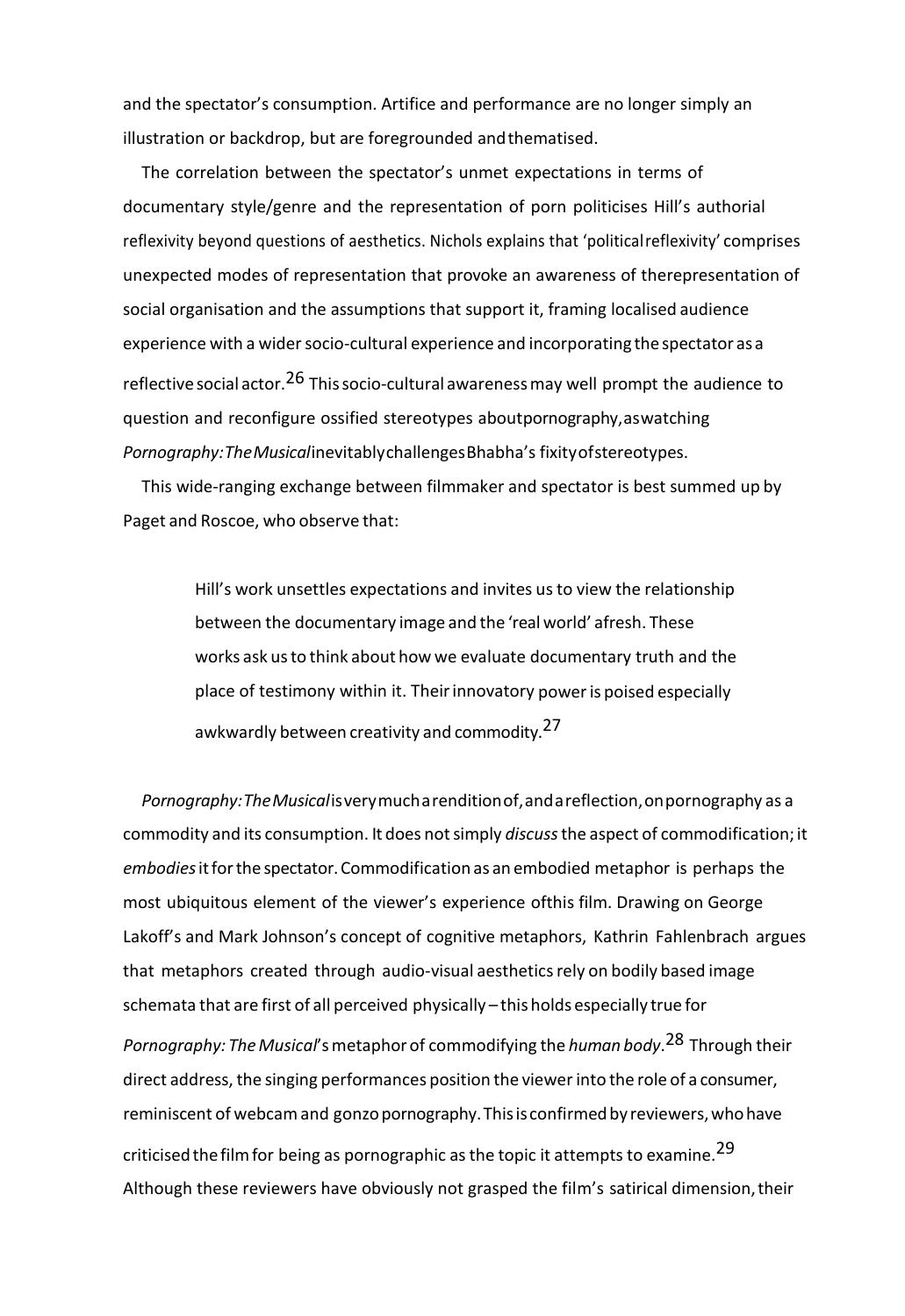critique implicitly verifies Hill's own performative act of playfully fetishising pornography as a commodity. Therefore, the film can be seen to hold up amirrorto the audience'sown consumption practicesthrough a variety of aesthetic means, such as the use of low-budget yet flashy sets, hyperbolised and amateurish performances, filming the camera filming the pornographic act (Figure 2) and revealing the fetishised (and fetishising) frame (Figure 3). This over-stylisation is typical for music videos and informs the embodied reception of metaphors. As Fahlenbrach asserts, the dense network of affective audio-visual stimuli that isimmediately forced upon the spectatorin music videos creates a basic physical and cognitive experience in which thematic associations are somatically felt rather than consciously processed.30



**Figure 2** The camera filming the camera filming the pornographic act.

Nichols confirms that performative documentaries do not address thespectator 'with commands orimperatives necessarily, but with a sense of emphatic engagement', turningtheviewer, rather than the historical world, into the primary referent.<sup>31</sup> The inhibitionofindexicalconcernsisaidedbythecharacters'relative obscurity.Astheyare little known in the pornindustry compared with more popular, visible or commercially successfulnames,theaveragespectatorisboundtohave noreferential knowledge about thereal-lifecharacters, andthus nobenchmarks against which the film's veracity could be evaluated.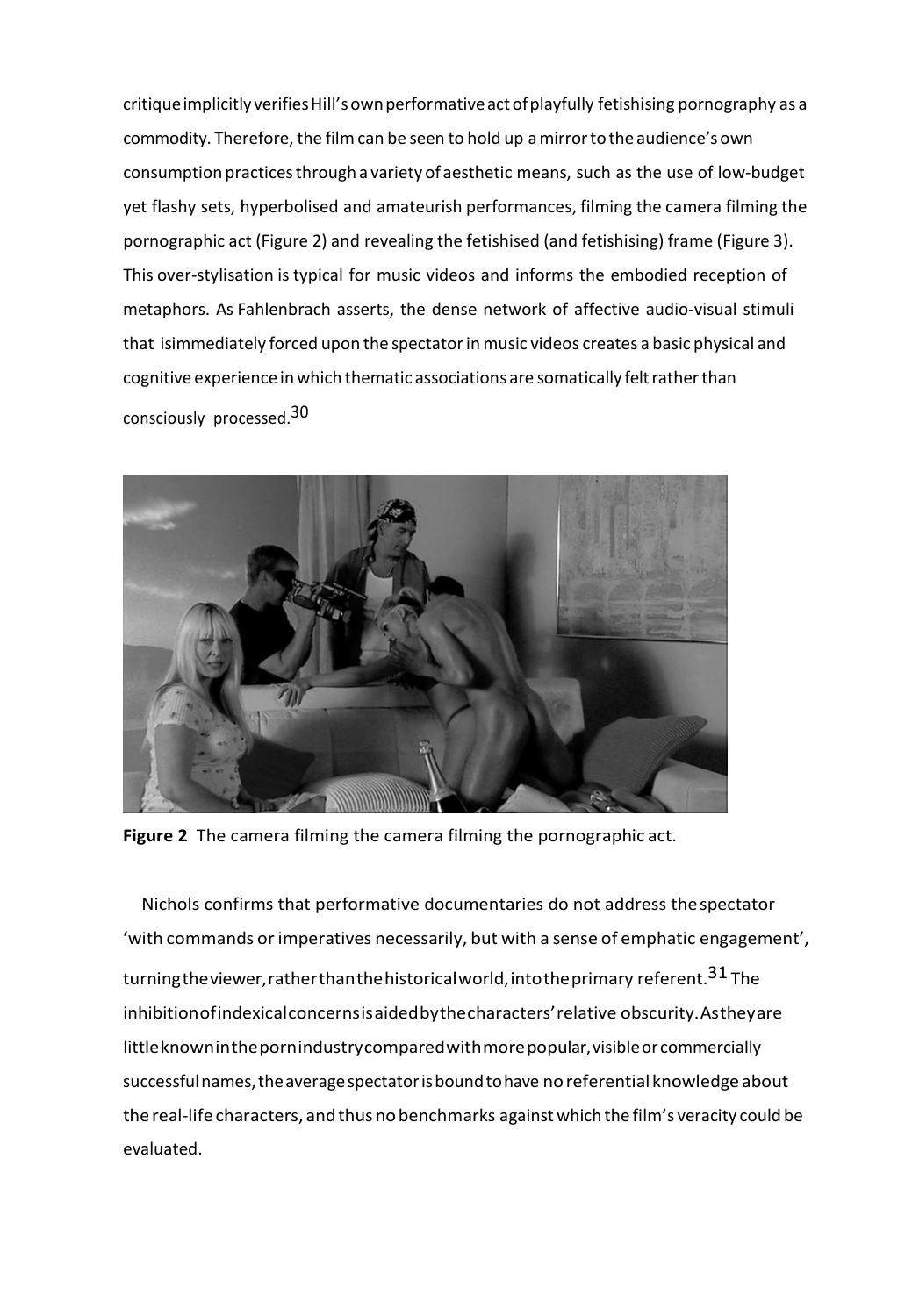

**Figure 3** The fetishised frame.

# **Conclusion**

Performativity operates on multiple levelsin *Pornography: The Musical* and is key to understanding the film's spectatorship in relation to the narrative andaesthetic depiction of the characters and its overt authorship. Performative acts revolve around the mediation of subjectivity and embodied experience, but their real nucleus is the sense of 'ambiguity'. Ambiguityisamuch-discussedthemeinperformativitytheory and is especially relevant to 'gender-bending' performances that seek to overcome stereotypical gender binaries.<sup>32</sup> I have argued elsewhere that a general sense of ambiguity, not only in relation to the actual characters but also to the entire viewing experience, is conducive to overcoming the stereotypical expectations that framespectatorship.33 *Pornography:TheMusical*isimbued with a plethora of ambiguities that respectively violate, overcome, blend, reflexively problematise and playfully exhibit orthodox binary opposites, mostnotably:

- playful style v. serious content
- documentary sobriety v. musical artifice
- creative artistry v. banal commodification
- experimental v.mainstream
- woman-as-displayed-object v. woman-as-active-performer
- consumers of porn v. performers of porn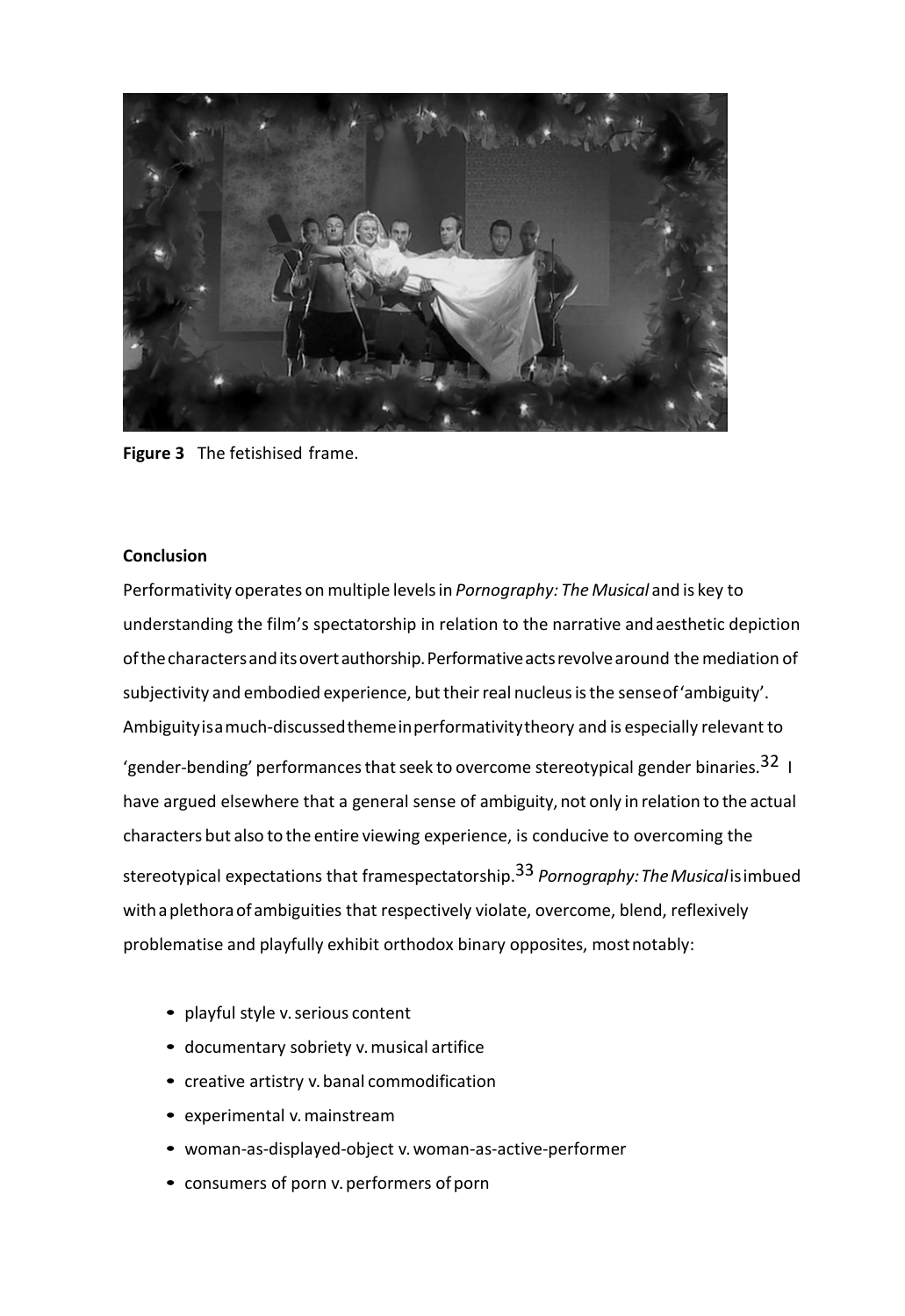- distanced spectator v. immersed participant
- the pornographic 'others' v. the moral 'us'

Performativedocumentariesalsohavethecapacitytotranscendtheboundary between the socio-cultural macrocosm and the individual microcosm. As Nichols explains, thesetypesofidiosyncraticfilmsmergeconcernsaboutthe'social'andthe 'subject',thus embeddingaffectiveexperiencewithinawidersocio-culturalaware- nessandmediatingthe 'socialsubjectivity' of communities marginalised through under- or misrepresentation.<sup>34</sup> Nevertheless, Hill's film does not only inhabit a marginal or liminal space that is constantly renegotiated through performative acts; the film itself is one of the most marginal in his oeuvre. Itis not regarded as an iconicmusicaldocumentarylikehis*DrinkingforEngland* or*FelthamSings*,both ofwhichenjoyedcommercialandcriticalacclaim.Its underwhelmingreception may be a result ofthe ambiguity and marginality besetting the characters, narrative and authorial treatment. And yet it is exactly these elements that validate its social contextandthemes, resulting in one of Hill's most conceptually sophisticatedworks.

For example, in *FelthamSings*, which stylistically is almost identical to *Pornography: The Musical*, the singing can be seen as symbolising a desire for escapism, an expression of the dreams, desires and regrets of the young prison inmates. In *Pornography:TheMusical*, however,thesongs'themesandthe'candour'ofthelyrics have to be taken with a pinch of salt, since it is 'just another' performance by the porn actresses who make a living out of role-playing. Nevertheless, it is exactly this ambiguity of expression that resonates with the topic of pornography and porn performances.Thislatentthematiclayerisbroughttothefore byHill'saforementioned playful commodification of his own film as a parallel to porn films themselves, positioning the spectator in the embodied, and perhaps uncomfortable, position of a consumer. *FelthamSings* and Hill's otherfilmslack thisthematic complexity and spectatorial address.

In any case, when challenging the binary definitions, schematic knowledge and totalised perceptions of sex workers, the film's ambiguity appears to be a prerequisite for overturning the perceived otherness of sex workers, who are them- selves marginalised through the perpetuation of stereotypes. The film's playfuldeconstruction of the fixed symbolic meanings permeating narrative formulasand social stereotypes is arguably a commentary on the documentary representation of human subjects in general.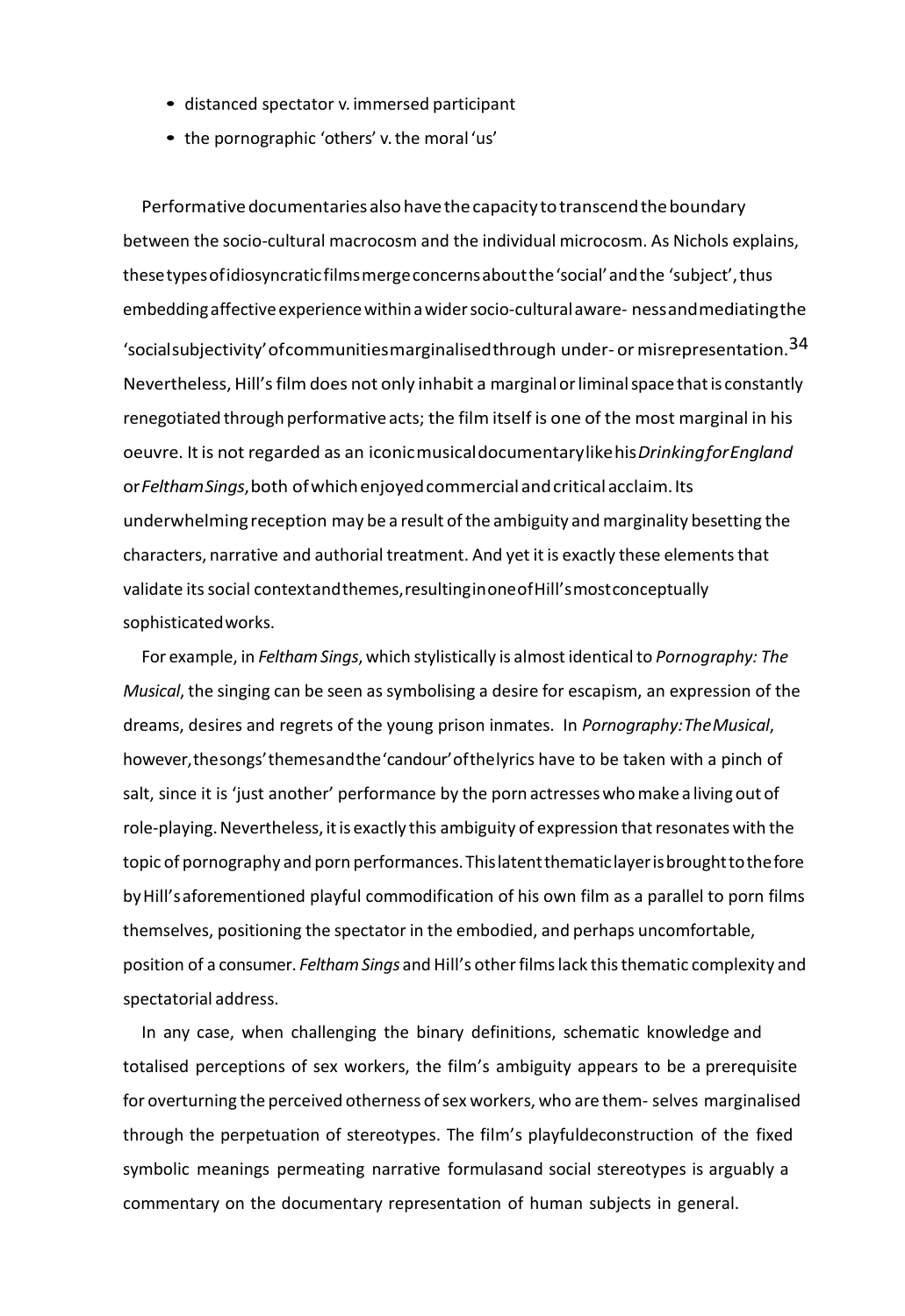Somewhat paradoxically, the film's overt ambiguity, stylistic poetry, performativity and reflexivity (elements that are traditionally seentocall intoquestionthevery factuality and sobrietyofdocumentary) overturn fixed, totalised and schematic knowledge patterns, and by so doing,they provide a more candid, particular and nuanced portrayal of porn industry workers. After all, the particularity of the human subject itself comprises anamalgamation of multi-layered identities, uncertainties, doubts and a plurality of meanings.35

#### **Notes**

- 1 Maxine Baker, *Documentary in the Digital Age*, Boston: Focal Press, 2006, p. 169.
- 2 'Pornography: The Musical (2003)', *Century Films*, n.d., [www.centuryfilmsltd.com/port](http://www.centuryfilmsltd.com/port-)folios/pornography-the-musical.
- 3 See,forexample,Baker,*Documentary intheDigitalAge*;DerekPaget andJaneRoscoe, 'Giving Voice: Performance and Authenticity in the Documentary Musical', *Jump Cut* 48(2006), [www.ejumpcut.org/archive/jc48.2006/MusicalDocy/;P](http://www.ejumpcut.org/archive/jc48.2006/MusicalDocy/%3B)eterLee-Wright,*The Documentary Handbook*, London: Routledge,2010.
- 4 Charles Percy Snow, *The Two Cultures: And a Second Look – An Expanded Versionof The Two Cultures and the Scientific Revolution*, Cambridge: Cambridge University Press, 1962.
- 5 Judith Butler, *Gender Trouble: Feminism and the Subversion of Identity*, New York: Routledge, 1990.
- 6 Judith Butler, *Bodies That Matter: On the Discursive Limits of 'Sex'*, New York: Routledge, 1993, p. 124.
- 7 Paget and Roscoe, 'GivingVoice'.
- 8 Bill Nichols, *Introduction to Documentary*, Bloomington: Indiana University Press, 2001, p.131.Nichols'suseof'performativity'differsfromButler'sinthathereferstodocumentaries, where performativity is overtly expressed by the screen characters, which makes his 'performativedocumentarymode'relevanttotheanalysisofmusicaldocumentaries.
- 9 Michael Renov, *The Subject of Documentary*, Minneapolis: University of Minnesota Press,2004,p.148.
- 10 Cited in Kate Nash, 'Documentary-for-the-Other: Relationships, Ethics and (Observa- tional) Documentary', *Journal of Mass Media Ethics* 26:3 (2011): 232–3.
- 11 Homi Bhabha, 'The Other Question *. . .*', *Screen* 24:6 (1983): 18.
- 12 Richard Dyer, 'Stereotyping', in Meenakshi Gigi Durham and Douglas M. Kellner (eds),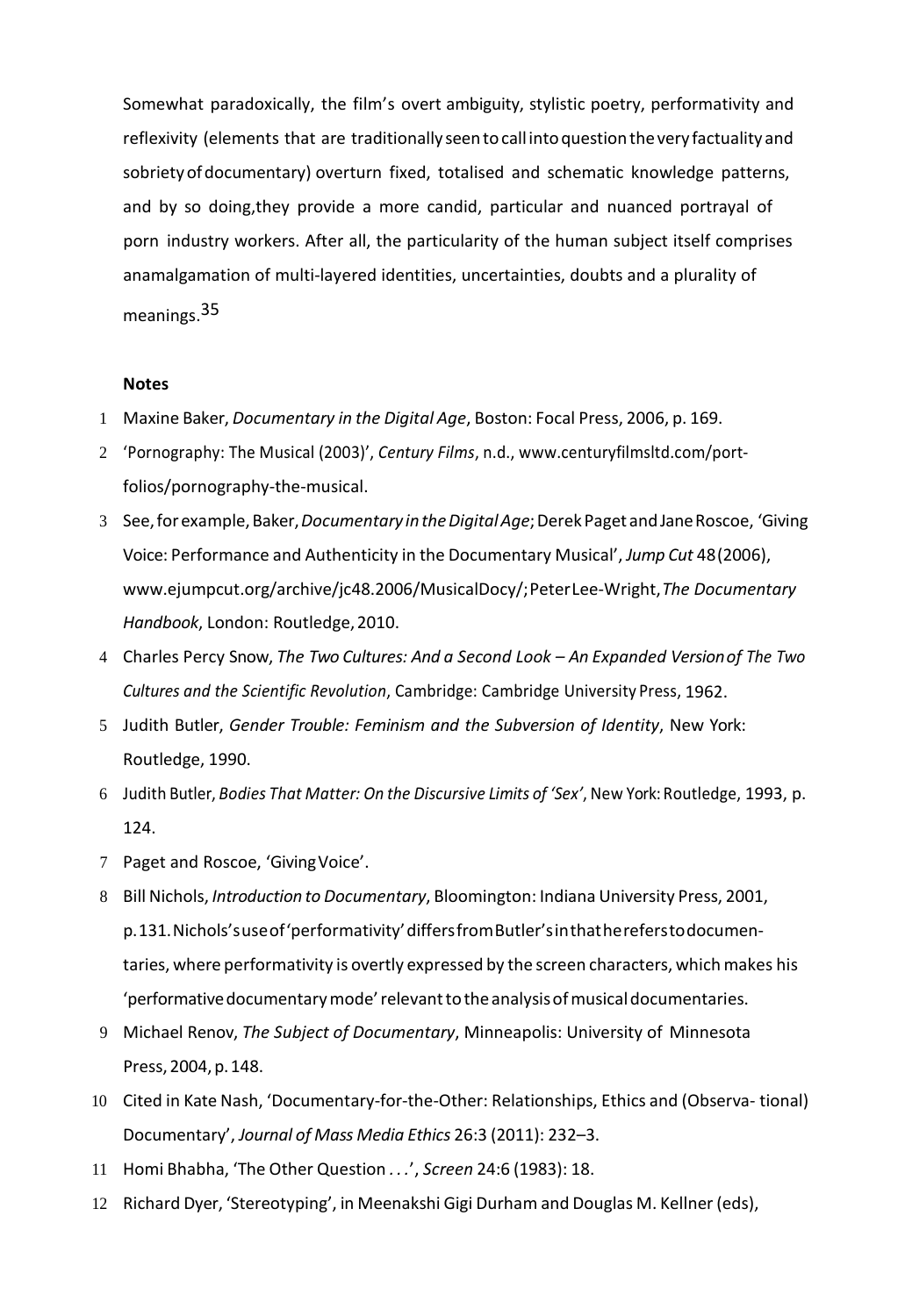*MediaandCulturalStudies:Keyworks*,Malden:Blackwell,2006,p.355.

- 13 See, for example, Alexis Tan, Francix Dalisay, Yunying Zhang, Euon-Jeong Han and Mariyah M. Merchant, 'ACognitive Processing Model of Information Source Use and Stereotyping: African-AmericanStereotypesinSouthKorea',*JournalofBroadcasting& Electronic Media*  54:4 (2010): 572.
- 14 Bill Nichols, *Ideology and the Image: Social Representation in the Cinema and Other Media*, Bloomington: Indiana University Press, 1982, p. 211.
- 15 Greg M. Smith, 'The Segmenting Spectator: Documentary Structure and The Aristo-crats', *Projections* 1:2 (2007):87–8.
- 16 Richard Dyer, 'Entertainment and Utopia', in Bill Nichols(ed.), *Movies and Methods – Volume 2*, Berkeley: University of California Press, p. 229.
- 17 Paget and Roscoe, 'GivingVoice'.
- 18 From the Q&A session at the event 'Performativity on the Margin: Brian Hill Documen-tary Masterclass', held at the University of West London, 24 November 2015.
- 19 See,forexample,IbBondebjerg'sarticles:'NarrativesofReality:DocumentaryFilmand TelevisioninaCognitiveandPragmaticPerspective',*NordicomReview*1(1994):65–87, and 'CosmopolitanNarratives.DocumentaryandtheGlobal"Other"',*NordicomReview* 35 (2014): 53–67.
- 20 See Arthur C. Grasser, Brent Olde and Bianca Klettke, 'How Doesthe Mind Construct and Represent Stories?, in Melanie C. Green, Jeffrey J. Strange and Timothy C. Brock (eds), *NarrativeImpact:SocialandCognitiveFoundations*,Mahwah:LawrenceErlbaum Associates, 2002, p. 244.
- 21 Jay Ruby, 'The Image Mirrored: Reflexivity and the Documentary Film', in Alan Rosenthal and John Corner (eds), *New Challengesfor Documentary*, 2nd edn, Manch- ester: Manchester University Press, 2005, p. 35.
- 22 Bondebjerg, 'Narratives of Reality', p.75.
- 23 DavidBordwell,*MakingMeaning:InferenceandRhetoricintheInterpretationofCinema*, Cambridge: Harvard University Press, 1989, pp. 189–90.
- 24 It could be argued that the word 'musical' in the main title and the singing performances mentioned in other paratexts, such as trailers and synopses, give away Hill's style, but the unfamiliarity with singing performances in non-fiction means the initial parsingprocess cannot retrieve comparable data from past viewings.
- 25 Quoted in Baker, *Documentary in the Digital Age*, p. 161.